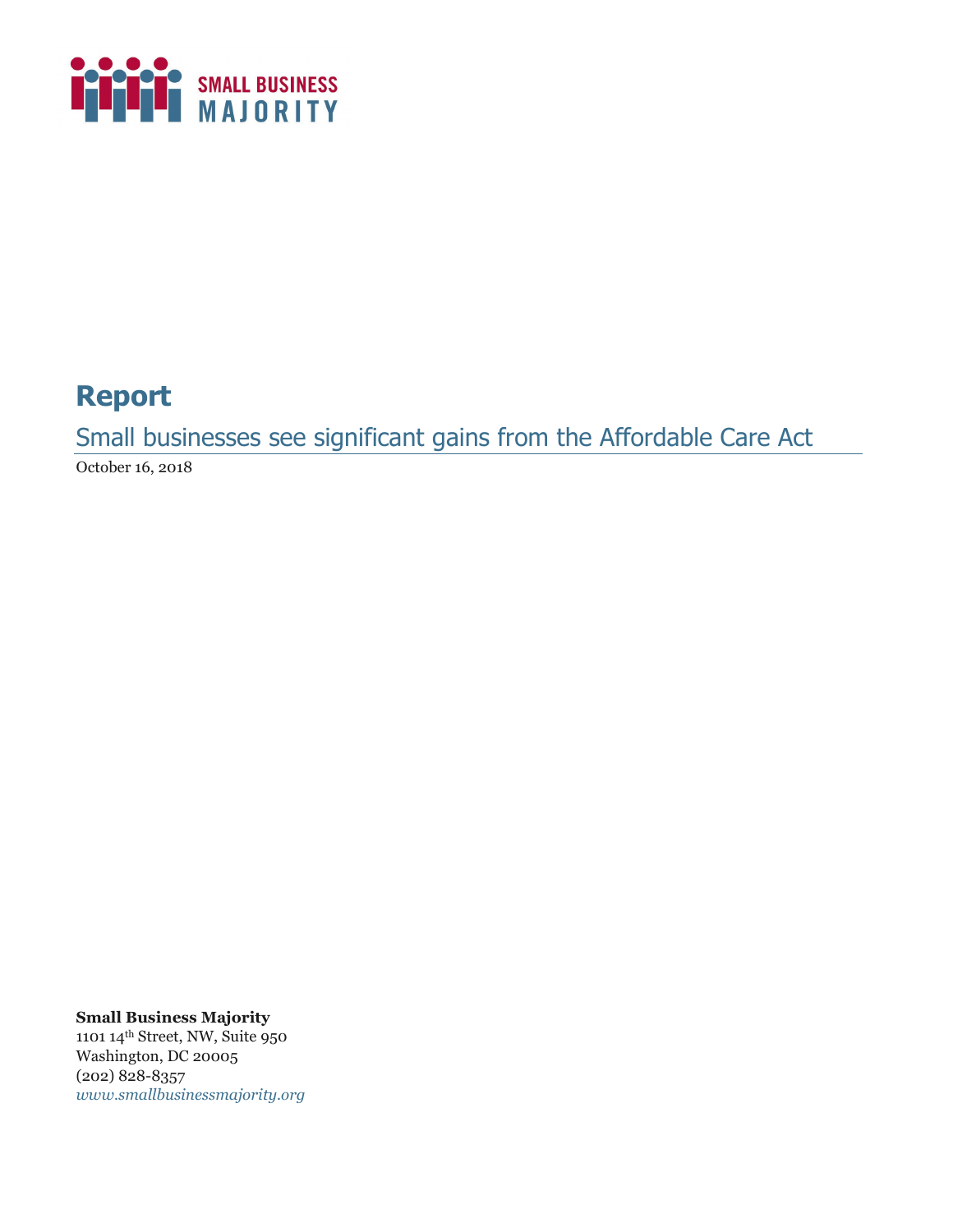# **Table of Contents**

| Number of Small Business Owners, Self-Employed People and       |
|-----------------------------------------------------------------|
| Calculations of Small Business Owners, Self-Employed People and |
|                                                                 |
|                                                                 |
|                                                                 |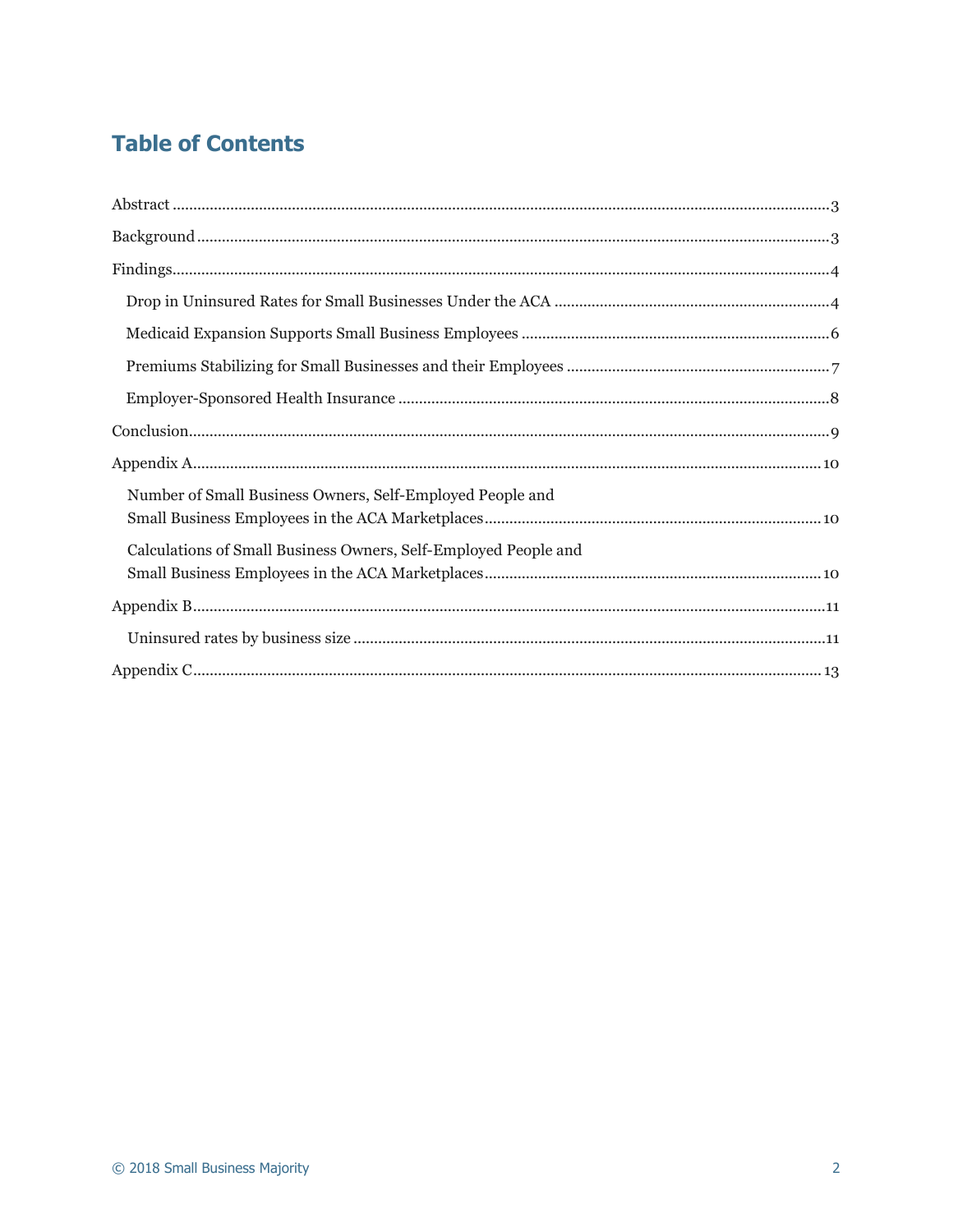## **Abstract**

**Issue:** Small business owners have seen significant gains in healthcare coverage thanks to the Affordable Care Act (ACA). Though efforts to repeal the ACA failed in 2017, the current administration continues to take steps that undermine the law's progress. Indeed, the administration has ended subsidies to insurance companies that help low-income customers, cut advertising for open enrollment, reduced funding to groups that help people sign up on the exchange and dramatically shortened the open enrollment period. Additionally, the tax reform plan enacted in late 2017 repealed the ACA's individual mandate penalty; this repeal will likely increase premiums for people who do not qualify for subsidies, threatening the insurance of millions. The administration has also announced new rules to allow more groups to establish association health plans and extending the length of short-term health insurance plans, which will likely have an impact on the stability of the marketplaces and coverage rates for the small business community.

**Goal:** To examine the ACA's impact on small businesses, solo entrepreneurs and small business employees.

**Methods:** Analysis of ACA small business enrollment data from established sources, including federal agencies and objective, nonpartisan healthcare research foundations. Available data was supplemented by internal calculations and analysis of U.S. Census data and interviews with small business owners.

**Findings and conclusions:** Due to the creation of the individual marketplaces and the expansion of Medicaid, more entrepreneurs and small business employees have health coverage than before the ACA was implemented. Indeed, the uninsured rate for small business employees fell by almost 10 percentage points thanks to the ACA. The ACA has also stabilized health costs for many small businesses that provide coverage, with the rate of small business premium increases falling by half following the implementation of the ACA.

## **Background**

The current administration and Congress have made repeated attempts to repeal or undermine the Affordable Care Act. While congressional efforts to fully repeal the law failed in 2017, Congress did significantly alter the ACA by repealing the individual mandate penalty in the December 2017 Tax Cuts and Jobs Act. Since then, the administration has also announced changes that will undermine the individual marketplace by creating separate risk pools, including increasing the length of time a person can use short-term health insurance and allowing associations to offer group plans that don't meet the ACA's requirements. These changes ignore the significant benefits the small business and self-employed community has enjoyed from the ACA.

Since its implementation, the ACA has provided health insurance to more than 20 million individuals who otherwise couldn't access coverage, millions of whom are small business owners, self-employed entrepreneurs or work for small employers. In fact, more than 5.7 million small business employees or self-employed workers are enrolled in the ACA marketplaces, and more than half of all ACA marketplace enrollees are small business owners, self-employed individuals or small business employees.[1](#page-6-0) Given recent debate and threats to the future of the ACA, it is critically important for policymakers to understand the law's benefits to the small business community, which now has access to better, more affordable health coverage*.*

Prior to the ACA, small businesses and their employees comprised a disproportionate share of the working uninsured. In 2011 more than 6 in 10 of the nation's uninsured workers were self-employed or working at a company with fewer than 100 employees.<sup>[2](#page-6-1)</sup> However, recent analyses show significant gains in coverage for small business owners, the self-employed and small business employees, with significant decreases in uninsured rates among these populations as a result of both access to ACA marketplaces and the expansion of Medicaid in many states.

Small businesses have also benefited from a stabilization of health care premium increases. Before the ACA was implemented, small businesses paid 18% more on average for health coverage than larger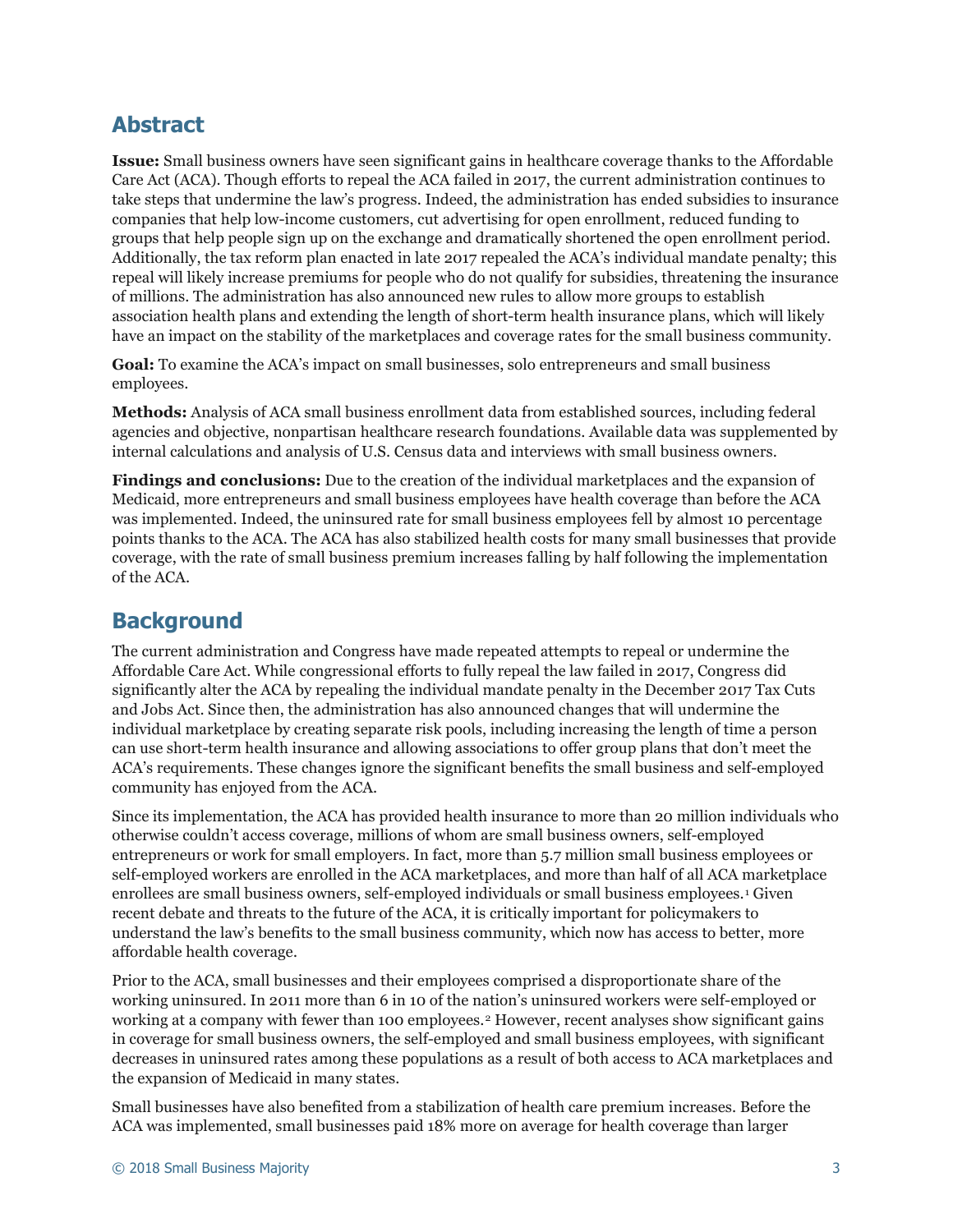companies, usually for less comprehensive plans.[3](#page-6-2) However, after implementation of the ACA, the average annual increase in costs in the small group market dropped significantly, while also making it easier for small business owners or self-employed individuals with pre-existing conditions to afford coverage. Additionally, as this report will show, fears that the ACA would lead to drops in offer rates from employers were unfounded.

While certain provisions of the law need to be strengthened, this report shows that the ACA has been crucial to helping America's entrepreneurs and their employees access better, more affordable healthcare.

## **FINDINGS**

### **Drop in Uninsured Rates for Small Businesses Under the ACA**

Prior to the ACA, small business employees and self-employed individuals were much more likely to be uninsured than employees of larger companies. The costs associated with providing coverage meant small businesses were often unable to offer employer-sponsored coverage. Additionally, before the ACA, most insurance companies charged higher rates to people with pre-existing conditions or discriminated based on health status, gender or other characteristics such as industry type, making private insurance unaffordable to many small business owners and employees. Market regulation, the creation of ACA marketplaces and marketplace subsidies have led to a significant decrease in the uninsured rates for the small business community.

### **Small Business Employees**

According to U.S Census data, in 2013 there were 36.3 million nonelderly adults in the U.S. working for a business with fewer than 50 employees, a vast 28.1% of whom were uninsured. At this time, uninsured small business employees accounted for 40% of all uninsured workers in the U.S.[4](#page-6-3)

Additional analysis of small business enrollment after implementation of the ACA found significant decreases in uninsured rates among this group. In 2016, there were 36.1 million people working at a business with fewer than 50 employees. Of those employees, 19.4% were uninsured, down from 28.1% in 2013 (see Appendix B for additional data). [5](#page-6-4)

Similar research from the Center on Budget and Policy Priorities provides further evidence of significant gains for small business employees under the ACA. According to its analysis, the number of uninsured employees of small businesses (those with fewer than 50 workers) dropped by 4.1 million between 2013 and 2015, with 3.1 million small business employees finding coverage through the individual marketplaces and they found similar decreases in uninsured rates.[6](#page-6-5)



#### **Figure 1:** *Changes in the uninsured rate for small business employees[1](#page-3-0)*

<span id="page-3-0"></span>-<sup>1</sup> These findings are based on two different analyses of Census Bureau data.

© 2018 Small Business Majority 4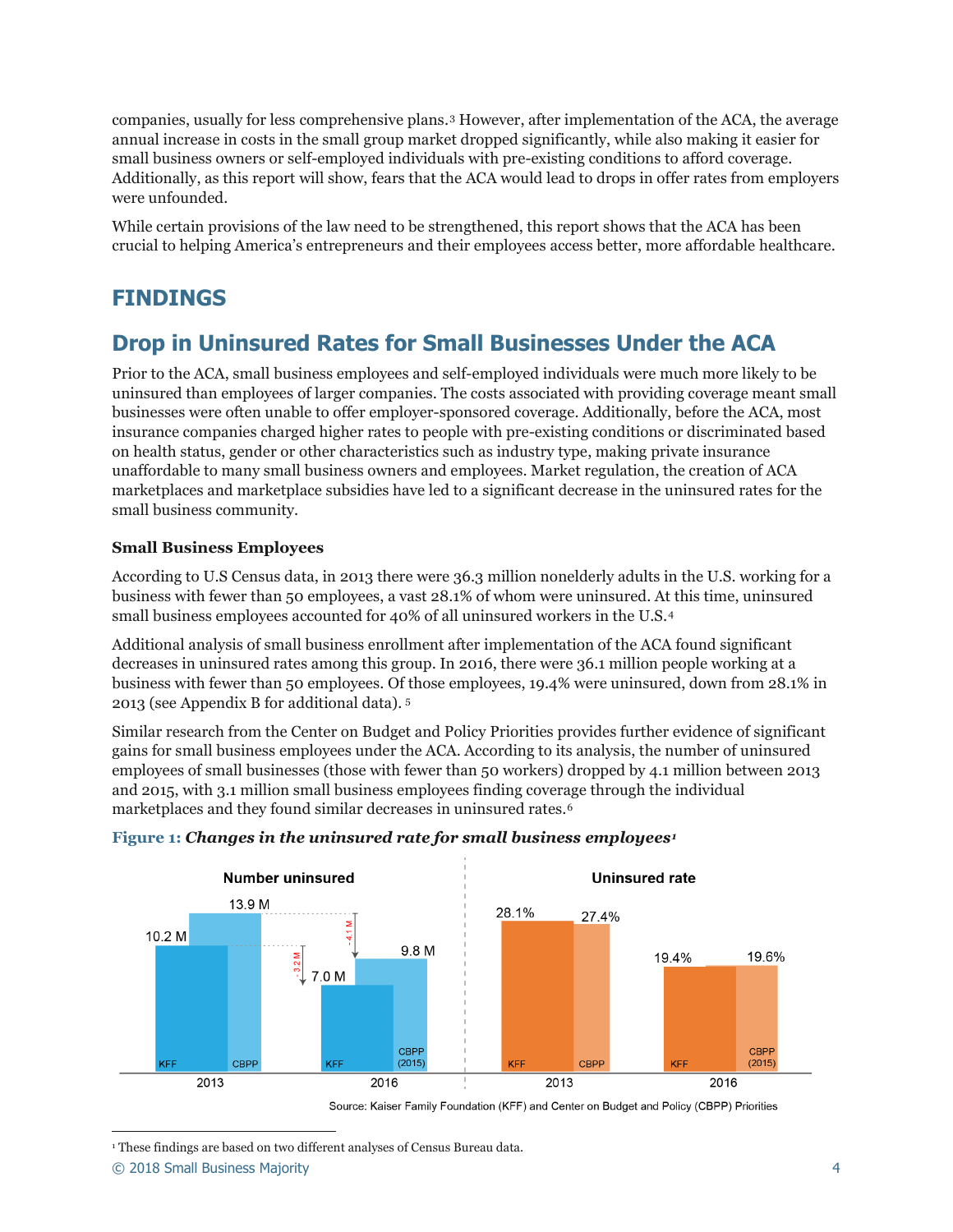#### **Self-Employed Entrepreneurs**

There have been similar gains in coverage for self-employed individuals. Nearly 3 in 10 self-employed adults (29%) were uninsured in 2013.[7](#page-6-6) As of 2016, the uninsured rate for these individuals had fallen to 19.2%, a decline of 35% following the implementation of the ACA.[8](#page-7-0) Almost 12% of these individuals found coverage through Medicaid, with additional insurance gains due to enrollment in the individual marketplaces (See Appendix B for changes in the uninsured rate by firm size, 2013-2016).

> *"Since enrolling in Get Covered Illinois [Illinois's health insurance marketplace], I've endured several serious health issues, which now qualify as pre-existing conditions. Without the ACA and access to the marketplace, I would have had huge financial strain, been forced to abandon my business to find employer-sponsored coverage and, in a worst-case scenario, declared bankruptcy."*

> > **Karen McKie** Tree Falls Productions, Chicago

Additionally, a report from early 2017 by the U.S. Department of the Treasury found the ACA marketplaces have been instrumental in helping the small business community access coverage. According to the report, 1.4 million marketplace consumers were self-employed, small business owners or both, meaning 1 in 5 marketplace users was a small business owner or self-employed in 2014. Small business owners and the self-employed were almost three times more likely to purchase marketplace coverage as other consumers.[9](#page-7-1) Additionally, about 10% of small business owners and more than 10% of gig economy workers received coverage through the marketplace in 2014.[10](#page-7-2)

The ACA marketplaces are even more critical for lower and moderate-income small business owners and self-employed individuals. Small business owners and other independent workers with annual incomes below \$40,000 were more likely to use the marketplace to purchase health insurance compared to other consumers. Thirty-three percent of self-employed individuals, 37% of small business owners and 36% of gig economy workers with incomes below \$40,000 were enrolled in marketplace coverage.[11](#page-7-3)

> *"I am a small business owner with Type 1 diabetes. I have owned my business for 14 years, and my affordable health insurance has allowed my shop to remain open. If insurers are once again allowed to discriminate against those of us with pre-existing conditions, I would be forced to close my business to find employment where I can receive coverage. Millions of people will be devastated if the current pre-existing protections are removed, or if coverage becomes too expensive to cover those with health matters that must be treated."*

> > **Andrea Deutsch** Spot's-The Place for Paws, Narberth, P.A.

The strong reliance of self-employed individuals on marketplace coverage suggests the ACA greatly reduced "job lock." Prior to the law, many individuals, particularly those with pre-existing conditions, felt tied to their jobs because they could only access affordable health insurance through employer-sponsored coverage. The ACA bans insurers from denying coverage based on pre-existing conditions or charging more based on health status, making obtaining affordable insurance through the individual marketplace a reality for millions. This has enabled many entrepreneurs to start businesses, no longer afraid that a preexisting condition or unaffordable premiums will prevent them from leaving a job with benefits. Indeed, according to data from the U.S. Department of Labor, the number of self-employed individuals increased by 3.5% between 2013 and the end of 2015, reaching nearly  $183,000$ .<sup>[12](#page-7-4)</sup>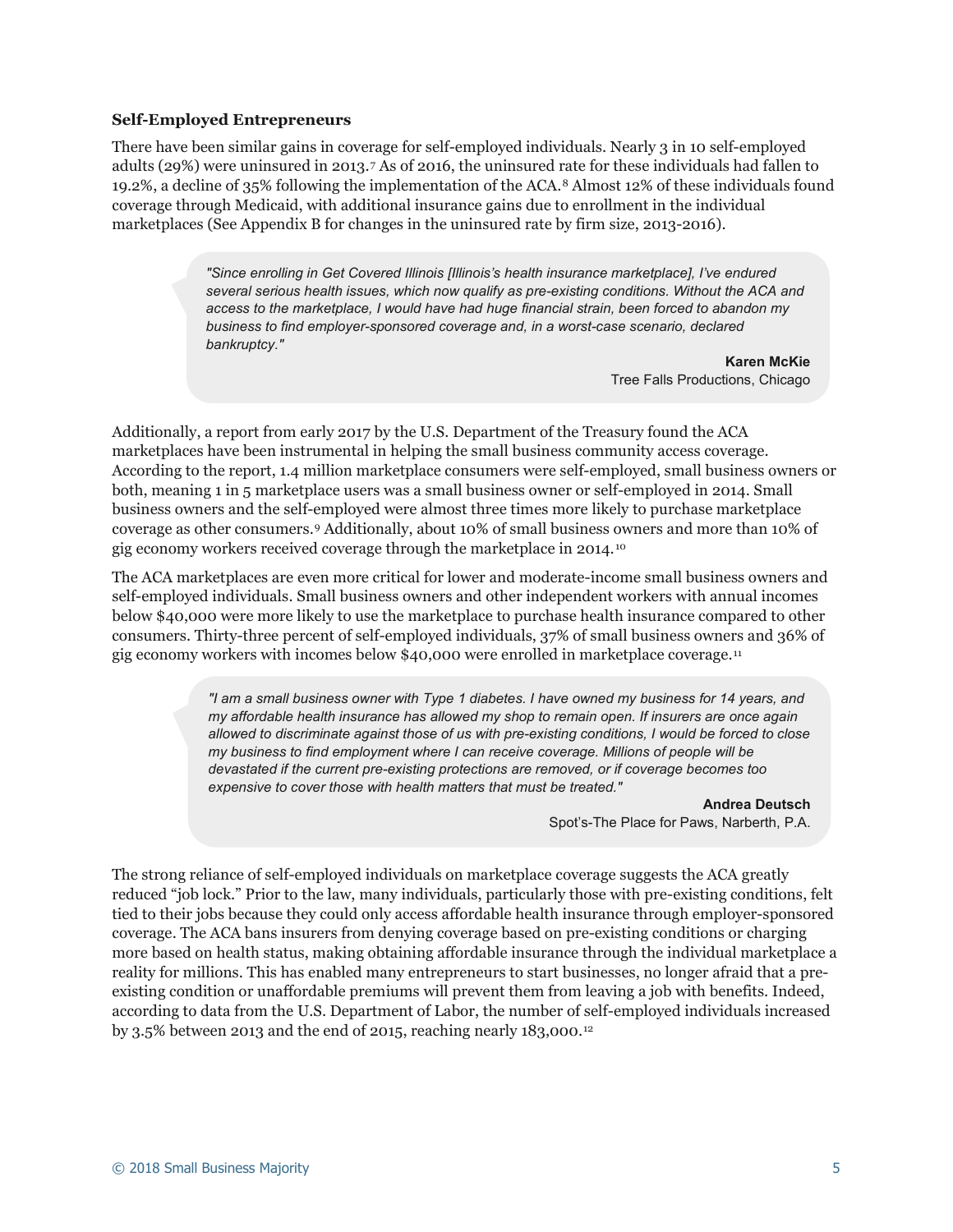### **Medicaid Expansion Supports Small Business Employees**

As noted above, many self-employed individuals and small business employees gained access to healthcare because of expanded eligibility for Medicaid. The ACA allowed states to expand Medicaid coverage to adults with income at or below 138% of the poverty line (about \$16,600 for an individual and \$34,000 for a family of four). As of 2018, 33 states and the District of Columbia have expanded Medicaid, resulting in significant decreases in uninsured rates within these states.[13](#page-7-5) Nationwide between 2013 and 2016, 11 states that expanded Medicaid during this timeframe saw a decrease in uninsured rates of at least 10 percentage points.[14](#page-7-6)

These decreases have also directly benefited small business owners and their employees. As with the individual marketplaces, Medicaid expansion has reduced job lock and enabled many employees to start a business or pursue self-employment, providing coverage as they work to get their business off the ground.

Medicaid expansion states saw an average decline in uninsured rates from 18.4% in 2013 to 9.1% in 2017.[15](#page-7-7) In states that did not expand Medicaid, the percentage of uninsured adults decreased from 22.7% in 2013 to 19% in 2017, a significantly smaller decline. Medicaid expansion has directly benefited small business owners and their employees. The rate of self-employed individuals covered through Medicaid rose from 7.3% to 11.6% between 2013 and 2016.[16](#page-7-8) Similarly, the percentage of small business employees covered by Medicaid rose from 9.1% to 13.4% over the same time period. The Center on Budget and Policy Priorities estimates that 1.7 million small business employees gained coverage through the expansion of Medicaid by 2015.<sup>[17](#page-7-9)</sup>

Additionally, according to the U.S. Census Bureau's 2017 Current Population Survey (based on 2016 data), 13% of employees at firms smaller than 25 employees received health coverage through Medicaid in 2016, while 11.2% of employees at firms between 24 and 99 employees were enrolled in Medicaid. Overall, there was roughly a 50% increase in the number of small business employees (firms with 99 or fewer employees) enrolled in Medicaid between 2013 and 2016 (Figure 2).<sup>[18](#page-7-10)</sup>



#### **Figure 2:** *Increase in small business employees enrolled in Medicaid*

According to a June 2018 report from the Kaiser Family Foundation, among states that did not expand Medicaid coverage, an estimated 2.2 million adults are in the so-called coverage gap.[19](#page-7-11) This means they do not currently qualify for Medicaid nor do they earn enough to purchase their own coverage in the individual marketplace, but would qualify for Medicaid if their state were to expand. Of these individuals, which include 1.1 million working adults, half (50%) work for small businesses with fewer than 50 employees and an additional 6% work at businesses with 50 to 99 employees. Roughly 616,000 small business employees could gain coverage if all remaining states expanded Medicaid.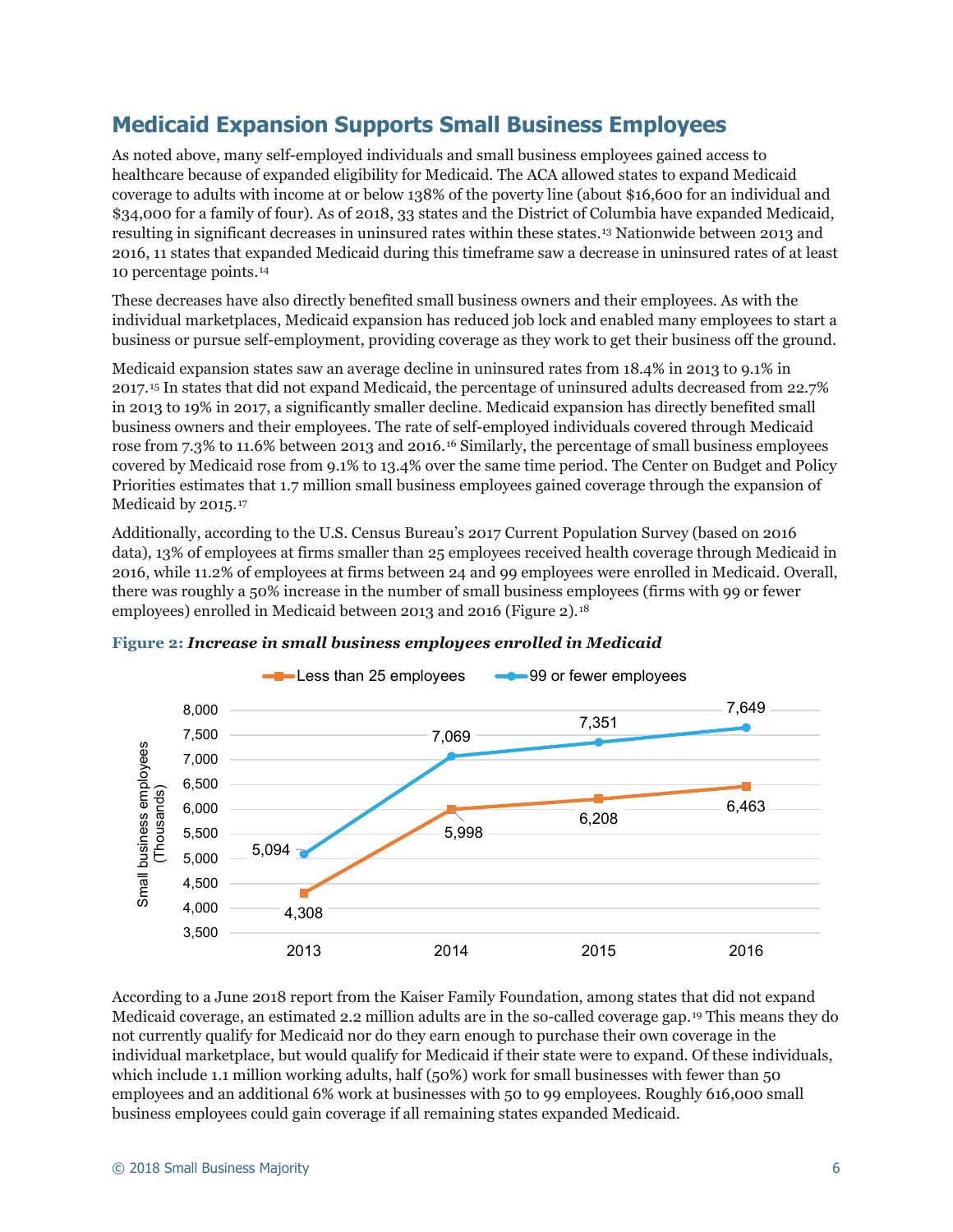The benefits small business employees have received, and still stand to gain, from Medicaid expansion underscore the importance of this provision of the ACA to ensuring a healthy and thriving small business workforce. The ability of entrepreneurs and small business employees to receive health coverage through Medicaid is just one example of the many benefits the ACA has produced for small businesses.

# **Premiums Stabilizing for Small Businesses and their Employees**

In addition to decreasing the uninsured rates through marketplace enrollment and Medicaid, many small businesses offering health insurance coverage have seen their premium increases stabilize under the ACA. Since 2010, the increase in small business healthcare premiums has been at the lowest level in years, following regular double-digit increases prior to the law's enactment. In fact, between 2008 and 2010, the average yearly premium increase in the small-group market was 10.4%, according to the Centers for Medicare and Medicaid Services. Between 2011 and 2015, the average increase dropped by half to just 5.2% (Figure 3).[20](#page-7-12)



#### **Figure 3:** *Average yearly premium increase in small-group market dropped by half*

Source: CMS, Center for Consumer Information & Insurance Oversight, [https://www.hhs.gov/about/budget/fy2017/budget-in](https://www.hhs.gov/about/budget/fy2017/budget-in-brief/cms/private-insurance-programs/index.html)[brief/cms/private-insurance-programs/index.html](https://www.hhs.gov/about/budget/fy2017/budget-in-brief/cms/private-insurance-programs/index.html)

Analysis of data from the Medical Expenditure Panel Survey from 2001 to 2015 found an even greater reduction in premium increases for small businesses after the implementation of the ACA. According to the report, the average premium percent change for an employee of a business with fewer than 50 employees was just 3.1% between 2011 and 2015.<sup>[21](#page-7-13)</sup>

More recent data from the Kaiser Family Foundation's 2017 Employer Health Benefits Survey shows that premiums continue to be stable for small businesses that offer employer-sponsored coverage to their employees. For all firms with between three and 199 employees, the average premium increase from 2016 to 2017 was less than 1%. This is lower than the average premium increases from 2016 to 2017 across all firm sizes, which were 4% for single coverage and 3% for family coverage.<sup>[22](#page-7-14)</sup>

#### **Figure 4:** *Lower average annual increases in small business premiums*

<span id="page-6-2"></span><span id="page-6-1"></span><span id="page-6-0"></span>National Trends in Premiums among Private Sector Establishments with <50 Employees, 2001-2015

| Trend across three five year periods     | <b>Single total premium</b> | <b>Family total premium</b> |
|------------------------------------------|-----------------------------|-----------------------------|
| Average annual percent change, 2001-2005 | 7.9                         | 8.3                         |
| Average annual percent change, 2006-2010 | 5.1                         | 5.8                         |
| Average annual percent change, 2011-2015 | 3.1                         | 3.1                         |

<span id="page-6-6"></span><span id="page-6-5"></span><span id="page-6-4"></span><span id="page-6-3"></span>Source: Center for Financing, Access and Cost Trends, Agency for Healthcare Research and Quality, 2001–2015 Medical Expenditure Panel Survey - Insurance Component. Agency for Healthcare Research and Quality, U.S. Department of Health and Human Services[, http://meps.ahrq.gov/mepsweb/data\\_stats/MEPSnetIC.jsp](http://meps.ahrq.gov/mepsweb/data_stats/MEPSnetIC.jsp) and [https://meps.ahrq.gov/mepsweb/data\\_stats/quick\\_tables\\_search.jsp?component=2&subcomponent=2](https://meps.ahrq.gov/mepsweb/data_stats/quick_tables_search.jsp?component=2&subcomponent=2)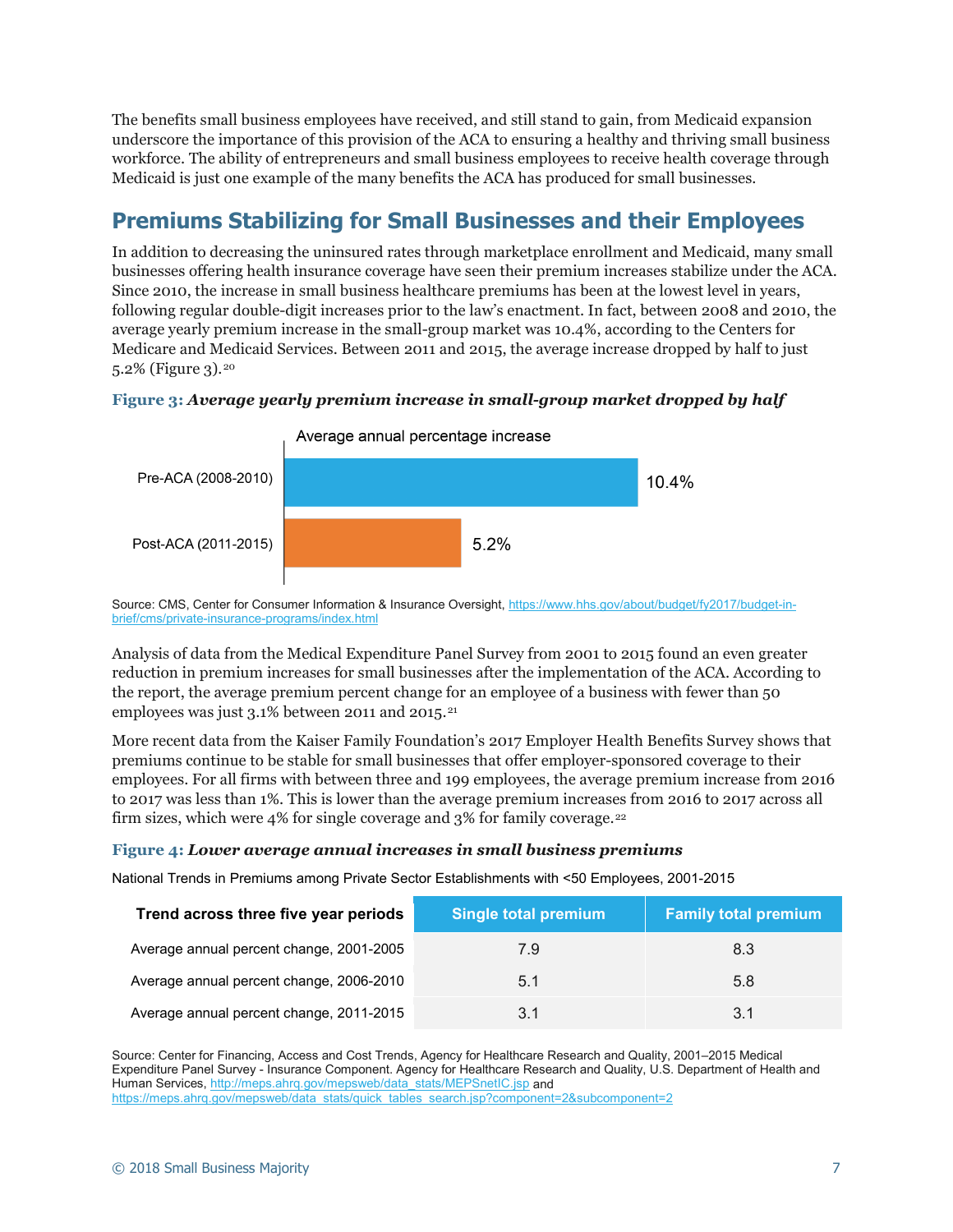<span id="page-7-4"></span><span id="page-7-3"></span><span id="page-7-2"></span><span id="page-7-1"></span><span id="page-7-0"></span>Both premiums and employee contributions for employer-sponsored coverage have stabilized, reversing a pre-ACA trend of double-digit increases in insurance costs for small businesses that they often had to pass onto their employees. After the ACA was implemented, the average annual rate of premium increases for small business decreased significantly and worker contributions for small business employees actually declined in 2017. However, recent policy changes, such as the repeal of the individual mandate and weakening of ACA requirements, may cause premiums to increase in future years faster than they would have otherwise. It remains to be seen how these anticipated increases will impact small group coverage purchased through the individual marketplaces.

> *"Thanks to the Affordable Care Act (ACA), the annual premium increases on my plan have been minimal. As a result, I haven't had to pass cost increases onto my employees, who in turn don't need to worry about whether or not they can pay for healthcare. That certainty relieves a lot of anxiety."*

> > **Ron Nelsen** Pioneer Overhead Door, Las Vegas, NV

### <span id="page-7-8"></span><span id="page-7-7"></span><span id="page-7-6"></span><span id="page-7-5"></span>**Employer-Sponsored Health Insurance**

<span id="page-7-10"></span><span id="page-7-9"></span>While the Affordable Care Act has successfully increased the insured rate and helped to stabilize costs for small businesses, it is also important to evaluate how the legislation has impacted rates of employersponsored coverage for small business employees. Critics of the ACA argued that it would cause a large number of employers to stop offering health insurance. The data does not support large drops in coverage after the enactment of the law.

<span id="page-7-12"></span><span id="page-7-11"></span>Comparison in coverage from before and after the ACA show a decline in the rate of employers offering health coverage that began well before the passage of the healthcare law. According to the Kaiser Family Foundation, the percentage of firms offering employer-sponsored health coverage decreased from 66% in 1999 to 59% in 2009, the year before the ACA was passed. For firms with three to 199 workers, this amounts to an average annual decrease in coverage of 0.6% (see Appendix C for more data on employer offer rates).[23](#page-7-15)

<span id="page-7-15"></span><span id="page-7-14"></span><span id="page-7-13"></span>Data shows that offer rates have stayed roughly the same post-ACA. Indeed, slight declines have been in line with national trends that pre-date the ACA, and most changes from year-to-year do not represent statistically significant changes. Overall, the average annual decrease in offer rates between 2012 and 2017 was 0.75%, showing that the number of small employers offering coverage was dropping on average by less than 1% pre-ACA and is still dropping on average less than 1% post-ACA for firms with between three and 199 employees (Figure 5).

| <b>Firm Size</b> | 2012 | 2013 | 2014 | 2015 | 2016 | 2017 |
|------------------|------|------|------|------|------|------|
| 3-9 workers      | 50%  | 45%  | 44%  | 47%  | 46%  | 40%  |
| 10-24 workers    | 73%  | 68%  | 64%  | 63%  | 61%  | 66%  |
| 25-49 workers    | 87%  | 85%  | 83%  | 82%  | 80%  | 78%  |
| 50-199 workers   | 94%  | 91%  | 91%  | 92%  | 91%  | 92%  |

**Figure 5:** *Percentage of Firms Offering Health Benefits by Firm Size, 2012-2017 (Pre- and Post-ACA)*

Source: Kaiser Family Foundation, 2017 Employer Health Benefits Survey, September 2017[, https://www.kff.org/report](https://www.kff.org/report-section/ehbs-2017-section-2-health-benefits-offer-rates/attachment/table%202_2-24/)[section/ehbs-2017-section-2-health-benefits-offer-rates/attachment/table%202\\_2-24/](https://www.kff.org/report-section/ehbs-2017-section-2-health-benefits-offer-rates/attachment/table%202_2-24/)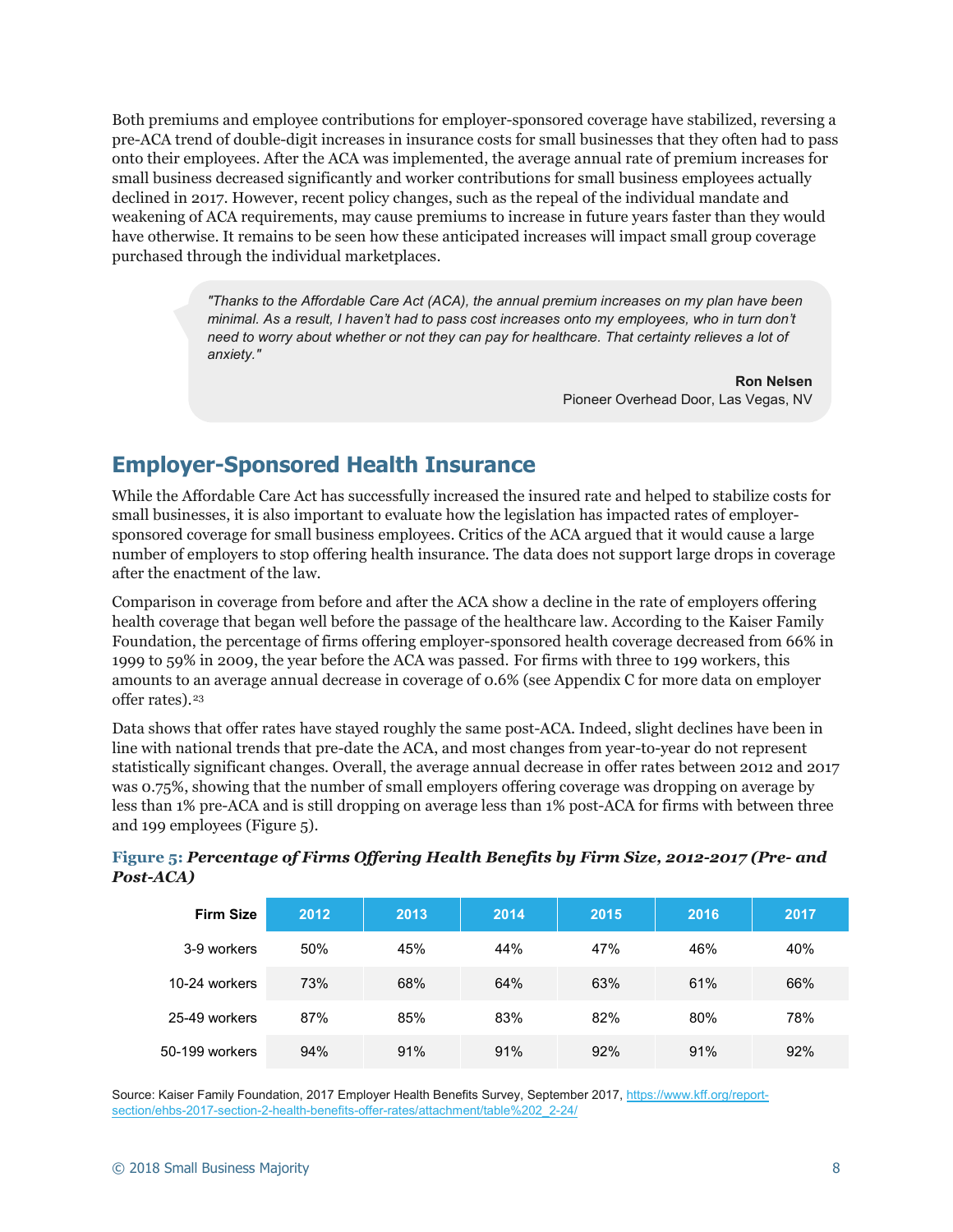Critics of the ACA also predicted that the employer mandate for companies with more than 50 employees would lead to job loss or reduction in labor hours, as employers would cut jobs or move full-time employees to part-time to reduce their healthcare costs. Thus far, there is no evidence or analysis that indicates the ACA has had negative effects on employment or labor hours.

Contrary to arguments made by the law's opponents, the Affordable Care Act has not caused substantial declines in employer-sponsored coverage among small businesses and has instead generated significant benefits for small business owners and employees.

# **Conclusion**

As this report shows, small business owners, their employees and self-employed individuals have benefited significantly from the Affordable Care Act. Due to the creation of the individual marketplaces and the expansion of Medicaid, more small business employees have health coverage than before the ACA was implemented. The ACA has also stabilized premium costs for small businesses that provide coverage. While there are still improvements that could be made to the ACA to strengthen the marketplaces and better support small businesses, it is important to recognize that on balance the law has benefited the small business community.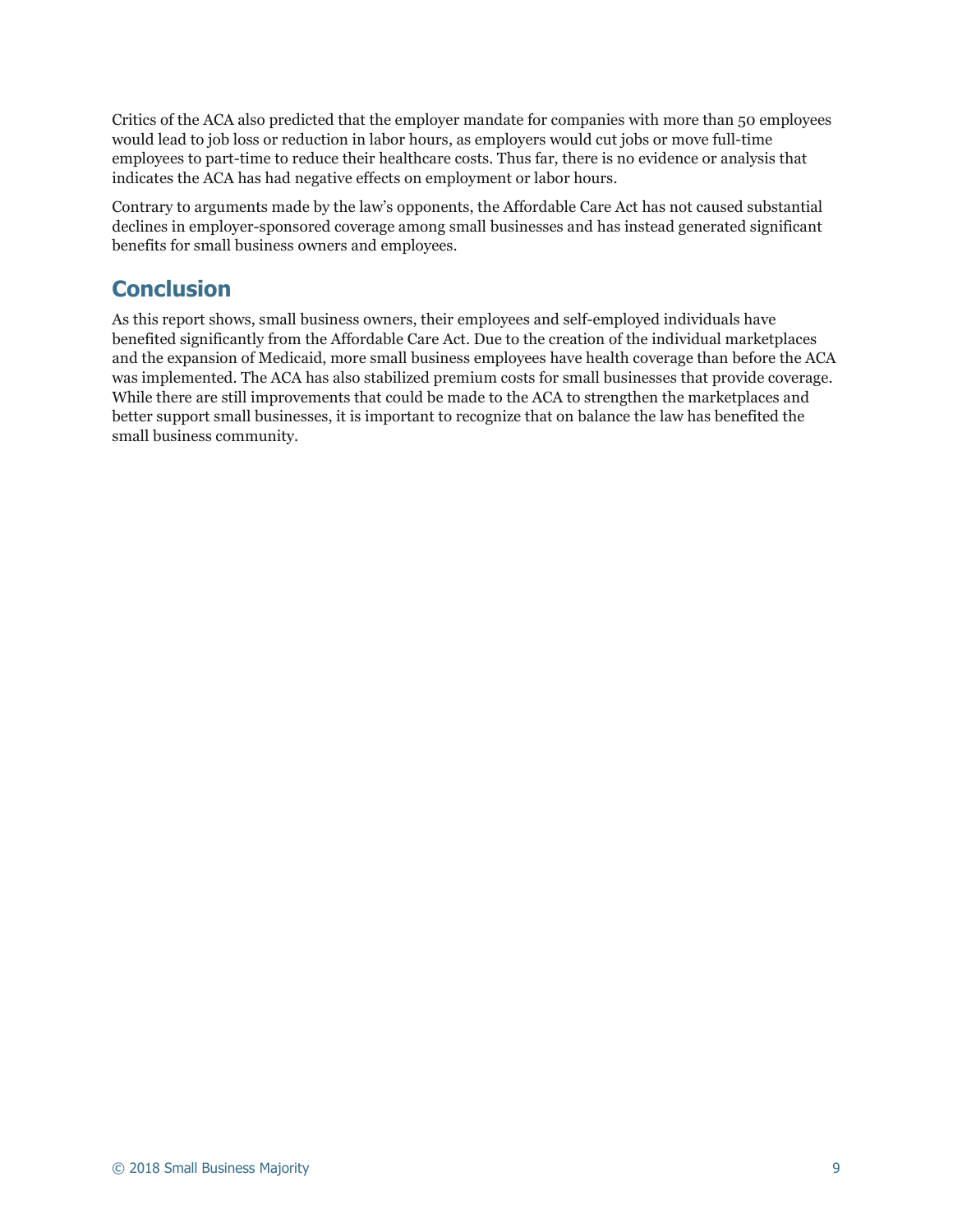# **Appendix A**

### **Number of Small Business Owners, Self-Employed People and Small Business Employees in the ACA Marketplaces**

| $1 - 4$<br><b>Employees</b> | $5-9$<br><b>Employees</b> | $10 - 19$<br><b>Employees</b> | $20 - 49$<br><b>Employees</b> | 50-99<br><b>Employees</b> | <b>All Small Firms</b><br>(1-99 Employees) |
|-----------------------------|---------------------------|-------------------------------|-------------------------------|---------------------------|--------------------------------------------|
| 5,527                       | 6,221                     | 7,688                         | 10,990                        | 8,252                     | 38,678                                     |
| 5,549                       | 6.216                     | 7,719                         | 11.124                        | 8,414                     | 39,022                                     |
| 5,564                       | 6.298                     | 7,859                         | 11.404                        | 8,635                     | 39,760                                     |
| 5,592                       | 6.323                     | 7,949                         | 11.627                        | 8,780                     | 40.271                                     |
| 5,628                       | 6,374                     | 8,100                         | 11,912                        | 8,884                     | 40,898                                     |
| 5,666                       | 6,410                     | 8,231                         | 12,226                        | 9,099                     | 41,632                                     |
| 5,722                       | 6,476                     | 8,385                         | 12,521                        | 9,270                     | 42,374                                     |
|                             |                           |                               |                               |                           |                                            |

#### **Distribution of private sector employment by firm size (thousands)**

Source: U.S. Bureau of Labor Statistics, [https://www.bls.gov/web/cewbd/table\\_f.txt](https://www.bls.gov/web/cewbd/table_f.txt)

#### **Small business (0-99 employees) workers on individual market**

|           | ∩ ו∩כ | 2012 | <b>DO4</b> | วกาศ |
|-----------|-------|------|------------|------|
| Percent * | 9%    | 11%  | 15%        | 15%  |

\* Source: The Commonwealth Fund[, http://www.commonwealthfund.org/interactives-and-data/surveys/biennial-health](http://www.commonwealthfund.org/interactives-and-data/surveys/biennial-health-insurance-surveys/2017/biennial-explorer)[insurance-surveys/2017/biennial-explorer](http://www.commonwealthfund.org/interactives-and-data/surveys/biennial-health-insurance-surveys/2017/biennial-explorer)

#### **Total individual marketplace enrollment (ACA exchange and non-ACA exchange)**

| Total Individual Market Enrollment | 18.000.000 | 100%  |
|------------------------------------|------------|-------|
| Off Exchange                       | 6.900.000  | 38.3% |
| ACA Marketplaces                   | 11,100,000 | 61.6% |

Source: US Department of Health & Human Services,

<https://aspe.hhs.gov/system/files/pdf/208306/OffMarketplaceSubsidyeligible.pdf>

### **Calculations of Small Business Owners, Self-Employed People and Small Business Employees in the ACA Marketplaces**

| Total small business employees + self-employed (<100 workers)                         | 63,238,953          |
|---------------------------------------------------------------------------------------|---------------------|
|                                                                                       |                     |
| % of small business owners, employees + self-employed in individual market            | $15\%$ <sup>*</sup> |
| Total number of small business owners, employees + self-employed in individual market | 9,485,843           |
| % of individual market enrollees in marketplace                                       | 61.6%**             |
| Total number of small business owners, employees +self-employed in marketplace        | 5,843,279           |
|                                                                                       |                     |
| Total number of individuals on ACA marketplace                                        | 11,100,000**        |
| Total number of small business owners, employees +self-employed on ACA marketplace    | 5,742,312           |
| % of ACA marketplace enrollees who work for or own a small business                   | 52.64%              |

Note: Calculations were made by examining enrollment data on small business and small business employees and comparing to total enrollment in the ACA marketplaces.

\*\*Source: Department of Health and Human Services, Office of the Assistant Secretary for Planning and Evaluation, [https://aspe.hhs.gov/system/files/pdf/208306/OffMarketplaceSubsidyeligible.pdf,](https://aspe.hhs.gov/system/files/pdf/208306/OffMarketplaceSubsidyeligible.pdf) Table 1

<sup>\*</sup> Source: Commonwealth Fund Biennial Health Insurance Survey[, http://www.commonwealthfund.org/interactives-and](http://www.commonwealthfund.org/interactives-and-data/surveys/biennial-health-insurance-surveys/2017/biennial-explorer)[data/surveys/biennial-health-insurance-surveys/2017/biennial-explorer](http://www.commonwealthfund.org/interactives-and-data/surveys/biennial-health-insurance-surveys/2017/biennial-explorer)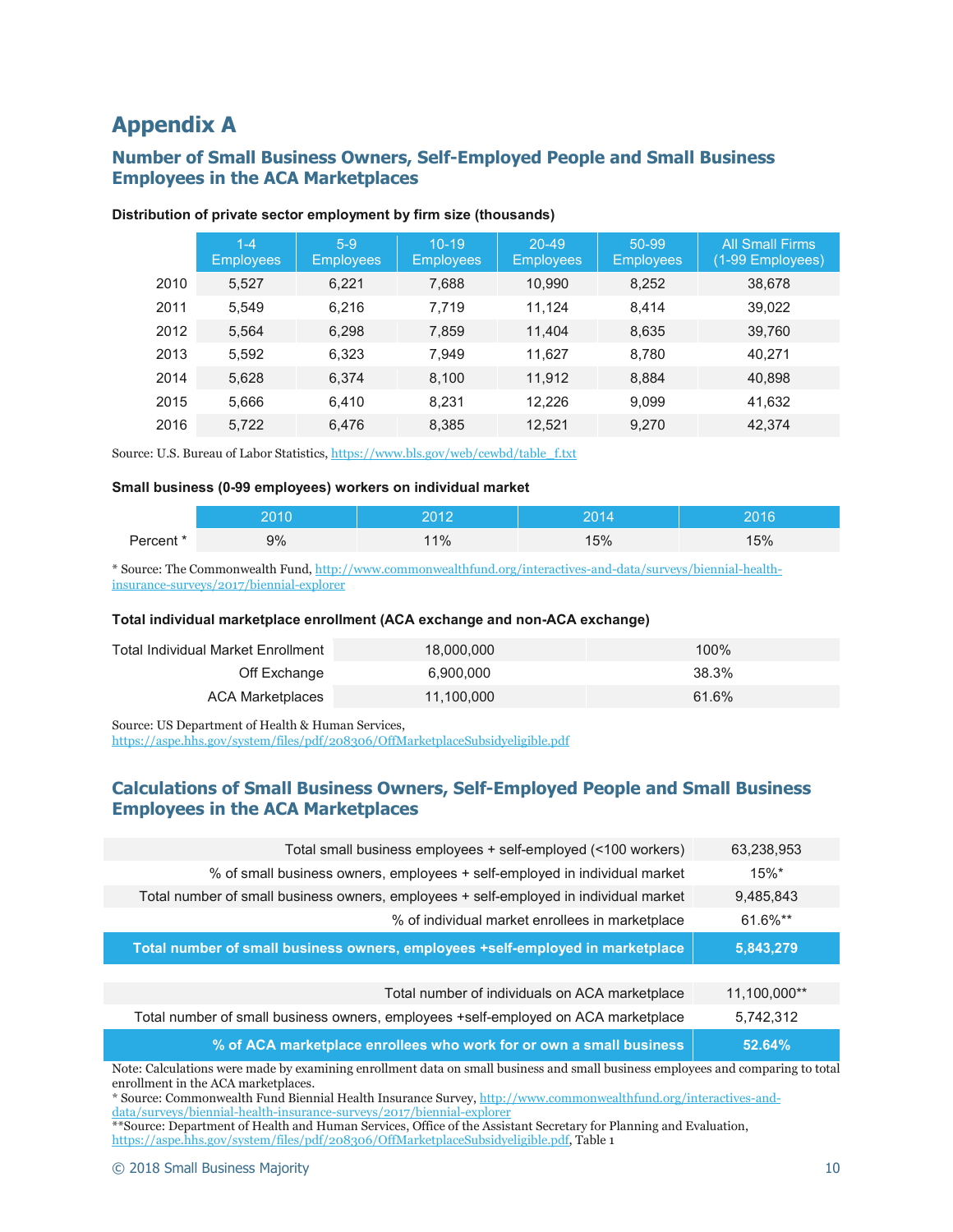# **Appendix B**

#### **Uninsured rates by business size**

|      |               | Private  |           | Public   |       |                  |
|------|---------------|----------|-----------|----------|-------|------------------|
|      |               | Employer | Non-Group | Medicaid | Other | <b>Uninsured</b> |
|      | Self-employed | 39.4%    | 27.3%     | 11.6%    | 2.6%  | 19.2%            |
|      | $50$          | 52.9%    | 12.3%     | 13.4%    | 2.0%  | 19.4%            |
| 2016 | 50-99         | 68.1%    | 7.1%      | 11.4%    | 1.6%  | 11.9%            |
|      | 100-499       | 74.2%    | 5.9%      | 9.7%     | 1.6%  | 8.6%             |
|      | 500-999       | 76.9%    | 4.5%      | 9.2%     | 1.5%  | 7.8%             |
|      | Self-employed | 40.2%    | 27.1%     | 10.4%    | 2.7%  | 19.5%            |
|      | $50$          | 52.1%    | 12.9%     | 12.9%    | 2.2%  | 20.0%            |
| 2015 | 50-99         | 68.6%    | 6.9%      | 11.0%    | 1.7%  | 11.7%            |
|      | 100-499       | 74.4%    | 5.2%      | 9.5%     | 1.4%  | 9.5%             |
|      | 500-999       | 76.9%    | 4.5%      | 9.0%     | 1.0%  | 8.5%             |
|      | Self-employed | 40.9%    | 25.0%     | 9.6%     | 2.5%  | 22.0%            |
|      | $50$          | 52.0%    | 10.9%     | 12.8%    | 2.1%  | 22.2%            |
| 2014 | 50-99         | 68.6%    | 6.3%      | 9.9%     | 1.5%  | 13.6%            |
|      | 100-499       | 74.9%    | 4.7%      | 8.6%     | 1.4%  | 10.5%            |
|      | 500-999       | 77.9%    | 3.7%      | 7.9%     | 1.2%  | 9.4%             |
|      | Self-employed | 38.8%    | 20.0%     | 7.3%     | 2.8%  | 29.3%            |
|      | $50$          | 49.9%    | 7.4%      | 9.1%     | 1.9%  | 28.1%            |
| 2013 | 50-99         | 66.4%    | 3.0%      | 8.4%     | 1.3%  | 18.4%            |
|      | 100-499       | 73.1%    | 2.9%      | 6.4%     | 1.5%  | 13.8%            |
|      | 500-999       | 75.4%    | 2.4%      | 6.0%     | 1.6%  | 12.0%            |

#### **Health Insurance Coverage of Nonelderly Adult Workers by Business Size**

Sources:

Kaiser Family Foundation, The Uninsured: A Primer - Key Facts About Health Insurance And The Uninsured In The Era Of Health Reform, November 2016[, http://files.kff.org/attachment/Supplemental-Tables-The-Uninsured-A Primer-Key-Facts-about-Health-](http://files.kff.org/attachment/Supplemental-Tables-The-Uninsured-A%20Primer-Key-Facts-about-Health-Insurance-and-the-Unisured-in-America-in-the-Era-of-Health-Reform)[Insurance-and-the-Unisured-in-America-in-the-Era-of-Health-Reform,](http://files.kff.org/attachment/Supplemental-Tables-The-Uninsured-A%20Primer-Key-Facts-about-Health-Insurance-and-the-Unisured-in-America-in-the-Era-of-Health-Reform) p10

Kaiser Family Foundation, The Uninsured: A Primer - Key Facts About Health Insurance And The Uninsured In The Era Of Health Reform, November 2015, [http://files.kff.org/attachment/supplemental-tables-the-uninsured-a-primer-key-facts-about-health](http://files.kff.org/attachment/supplemental-tables-the-uninsured-a-primer-key-facts-about-health-insurance-and-the-uninsured-in-the-era-of-health-reform)[insurance-and-the-uninsured-in-the-era-of-health-reform](http://files.kff.org/attachment/supplemental-tables-the-uninsured-a-primer-key-facts-about-health-insurance-and-the-uninsured-in-the-era-of-health-reform)

Kaiser Family Foundation, The Uninsured: A Primer - Key Facts About Health Insurance And The Uninsured In America, December 2014[, http://files.kff.org/attachment/the-uninsured-a-primer-key-facts-about-health-insurance-and-the-uninsured-in-america](http://files.kff.org/attachment/the-uninsured-a-primer-key-facts-about-health-insurance-and-the-uninsured-in-america-supplemental-tables)[supplemental-tables,](http://files.kff.org/attachment/the-uninsured-a-primer-key-facts-about-health-insurance-and-the-uninsured-in-america-supplemental-tables) p11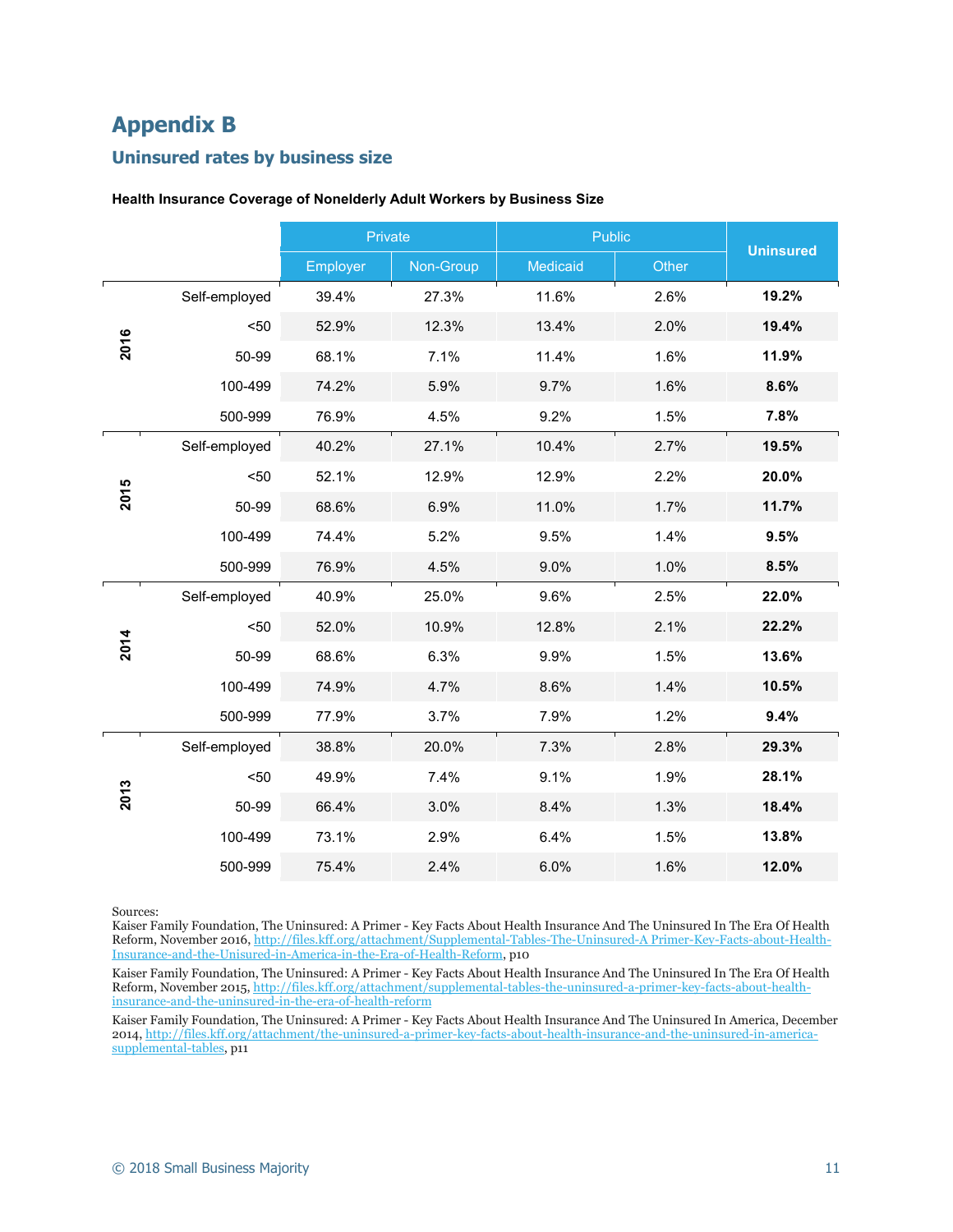| <b>Characteristics of Uninsured Nonelderly Adult Workers</b> |  |
|--------------------------------------------------------------|--|
|--------------------------------------------------------------|--|

|      |               | <b>Workers</b><br>(Millions) | Percent of<br><b>Workers</b> | <b>Uninsured</b><br>(millions) | Percent of<br><b>Uninsured</b> | <b>Uninsured Rate</b> |
|------|---------------|------------------------------|------------------------------|--------------------------------|--------------------------------|-----------------------|
|      | Self-employed | 12.0                         | 8.0%                         | 2.3                            | 13.7%                          | 19.2%                 |
| 2016 | $50$          | 36.1                         | 24.2%                        | $\overline{7}$                 | 41.9%                          | 19.4%                 |
|      | 50-99         | 9.8                          | 6.5%                         | 1.2                            | 6.9%                           | 11.9%                 |
|      | 100-499       | 16.4                         | 11.0%                        | 1.4                            | 8.5%                           | 8.6%                  |
|      | 500-999       | 6.3                          | 4.2%                         | 0.5                            | 2.9%                           | 7.8%                  |
|      | Self-employed | 12.4                         | 8.3%                         | 2.4                            | 14.0%                          | 19.5%                 |
| 2015 | $50$          | 36.2                         | 24.4%                        | 7.2                            | 41.9%                          | 20.0%                 |
|      | 50-99         | 9.6                          | 6.5%                         | 1.1                            | 6.5%                           | 11.7%                 |
|      | 100-499       | 16.1                         | 10.9%                        | 1.5                            | 8.9%                           | 9.5%                  |
|      | 500-999       | 6.6                          | 4.4%                         | 0.6                            | 3.3%                           | 8.5%                  |
|      | Self-employed | 12.1                         | 8.3%                         | 2.7                            | 13.8%                          | 22.0%                 |
| 2014 | $50$          | 35.9                         | 24.6%                        | $\bf 8$                        | 41.3%                          | 22.2%                 |
|      | 50-99         | 10.1                         | 90.0%                        | 1.4                            | 7.1%                           | 13.6%                 |
|      | 100-499       | 16.2                         | 11.1%                        | 1.7                            | 8.8%                           | 10.5%                 |
|      | 500-999       | 6.8                          | 4.6%                         | 0.6                            | 3.3%                           | 9.4%                  |
|      | Self-employed | 11.9                         | 8.1%                         | 3.5                            | 14.0%                          | 29.3%                 |
| 2013 | $50$          | 36.3                         | 24.8%                        | 10.2                           | 40.9%                          | 28.1%                 |
|      | 50-99         | 9.7                          | 6.6%                         | 1.8                            | 7.1%                           | 18.4%                 |
|      | 100-499       | 16.5                         | 11.3%                        | 2.3                            | 9.1%                           | 13.8%                 |
|      | 500-999       | 6.1                          | 4.2%                         | 0.7                            | 2.9%                           | 12.0%                 |

Sources:

Kaiser Family Foundation, The Uninsured: A Primer - Key Facts About Health Insurance And The Uninsured In The Era Of Health Reform, November 2016[, http://files.kff.org/attachment/Supplemental-Tables-The-Uninsured-A Primer-Key-Facts-about-Health-](http://files.kff.org/attachment/Supplemental-Tables-The-Uninsured-A%20Primer-Key-Facts-about-Health-Insurance-and-the-Unisured-in-America-in-the-Era-of-Health-Reform)[Insurance-and-the-Unisured-in-America-in-the-Era-of-Health-Reform,](http://files.kff.org/attachment/Supplemental-Tables-The-Uninsured-A%20Primer-Key-Facts-about-Health-Insurance-and-the-Unisured-in-America-in-the-Era-of-Health-Reform) p19

Kaiser Family Foundation, The Uninsured: A Primer - Key Facts About Health Insurance And The Uninsured In The Era Of Health Reform, November 2015, [http://files.kff.org/attachment/supplemental-tables-the-uninsured-a-primer-key-facts-about-health](http://files.kff.org/attachment/supplemental-tables-the-uninsured-a-primer-key-facts-about-health-insurance-and-the-uninsured-in-the-era-of-health-reform)[insurance-and-the-uninsured-in-the-era-of-health-reform](http://files.kff.org/attachment/supplemental-tables-the-uninsured-a-primer-key-facts-about-health-insurance-and-the-uninsured-in-the-era-of-health-reform)

Kaiser Family Foundation, The Uninsured: A Primer - Key Facts About Health Insurance And The Uninsured In America, December 2014[, http://files.kff.org/attachment/the-uninsured-a-primer-key-facts-about-health-insurance-and-the-uninsured-in-america](http://files.kff.org/attachment/the-uninsured-a-primer-key-facts-about-health-insurance-and-the-uninsured-in-america-supplemental-tables)[supplemental-tables,](http://files.kff.org/attachment/the-uninsured-a-primer-key-facts-about-health-insurance-and-the-uninsured-in-america-supplemental-tables) p11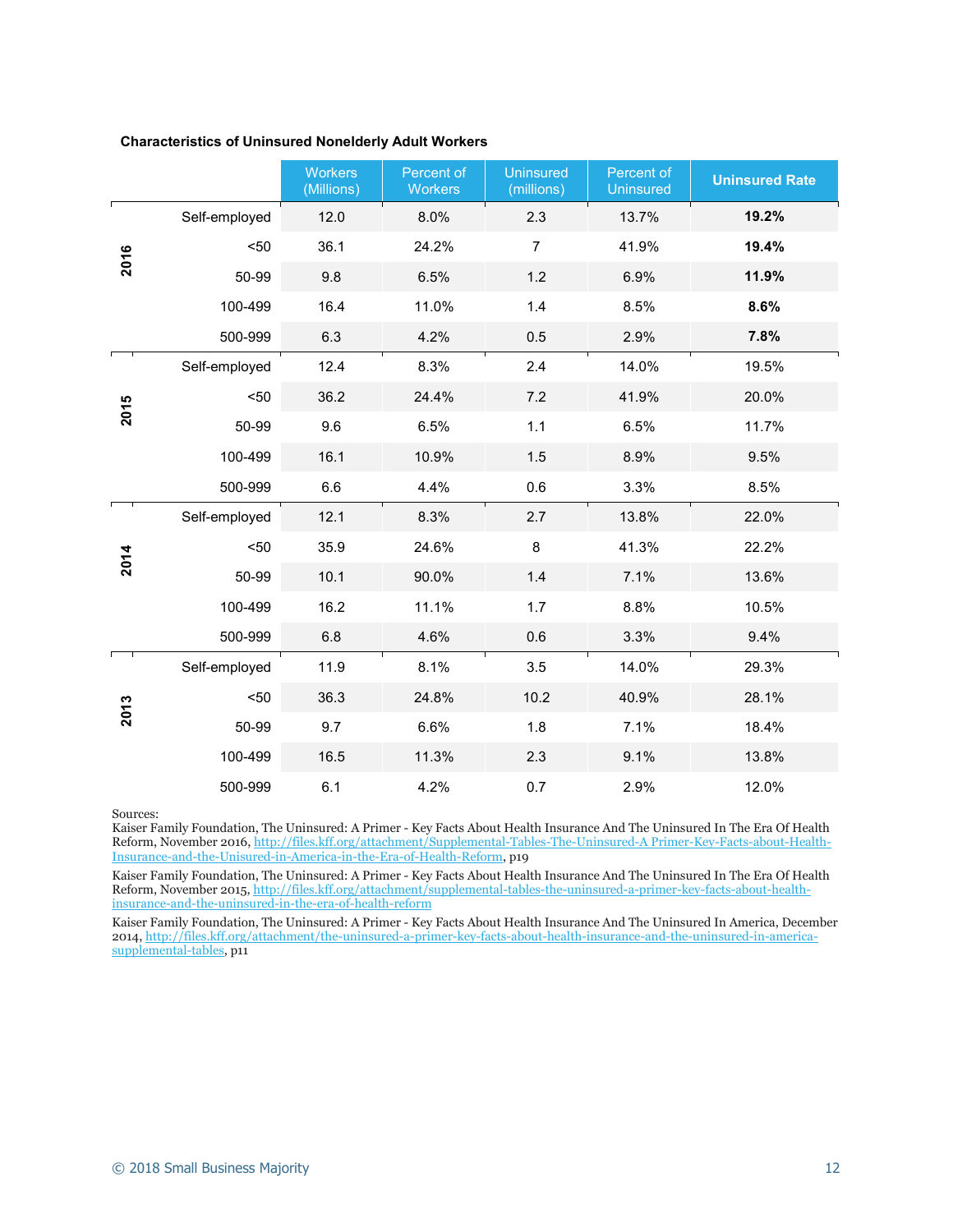# **Appendix C**

|      | $3 - 9$<br><b>Workers</b> | $10 - 24$<br><b>Workers</b> | 25-49<br><b>Workers</b> | 50-199<br><b>Workers</b> | <b>All Small</b><br><b>Firms</b><br>$(3-199)$<br>Workers) | <b>All Large</b><br><b>Firms</b><br>(200 or<br>More<br>Workers) | <b>All Firms</b> |
|------|---------------------------|-----------------------------|-------------------------|--------------------------|-----------------------------------------------------------|-----------------------------------------------------------------|------------------|
| 1999 | 55%                       | 74%                         | 88%                     | 97%                      | 65%                                                       | 99%                                                             | 66%              |
| 2000 | 57%                       | 80%                         | 91%                     | 97%                      | 68%                                                       | 99%                                                             | 68%              |
| 2001 | 58%                       | 77%                         | 90%                     | 96%                      | 67%                                                       | 99%                                                             | 68%              |
| 2002 | 58%                       | 70%                         | 87%                     | 95%                      | 65%                                                       | 98%                                                             | 66%              |
| 2003 | 55%                       | 76%                         | 84%                     | 95%                      | 65%                                                       | 97%                                                             | 66%              |
| 2004 | 52%                       | 74%                         | 87%                     | 92%                      | 62%                                                       | 98%                                                             | 63%              |
| 2005 | 47%                       | 72%                         | 87%                     | 93%                      | 59%                                                       | 97%                                                             | 60%              |
| 2006 | 49%                       | 73%                         | 87%                     | 92%                      | 60%                                                       | 98%                                                             | 61%              |
| 2007 | 45%                       | 76%                         | 83%                     | 94%                      | 59%                                                       | 99%                                                             | 59%              |
| 2008 | 50%                       | 78%                         | 90%                     | 94%                      | 62%                                                       | 99%                                                             | 63%              |
| 2009 | 47%                       | 72%                         | 87%                     | 95%                      | 59%                                                       | 98%                                                             | 59%              |
| 2010 | 59%                       | 76%                         | 92%                     | 95%                      | 68%                                                       | 99%                                                             | 69%              |
| 2011 | 48%                       | 71%                         | 85%                     | 93%                      | 59%                                                       | 99%                                                             | 60%              |
| 2012 | 50%                       | 73%                         | 87%                     | 94%                      | 61%                                                       | 98%                                                             | 61%              |
| 2013 | 45%                       | 68%                         | 85%                     | 91%                      | 57%                                                       | 99%                                                             | 57%              |
| 2014 | 44%                       | 64%                         | 83%                     | 91%                      | 54%                                                       | 98%                                                             | 55%              |
| 2015 | 47%                       | 63%                         | 82%                     | 92%                      | 56%                                                       | 98%                                                             | 57%              |
| 2016 | 46%                       | 61%                         | 80%                     | 91%                      | 55%                                                       | 98%                                                             | 56%              |
| 2017 | 40%                       | 66%                         | 78%                     | 92%                      | 53%                                                       | 99%                                                             | 53%              |

**Percentage of firms offering health benefits by firm size, 1999-2017**

Source: Kaiser Family Foundation, Kaiser/HRET Survey of Employer-Sponsored Health Benefits, September 2017, [https://www.kff.org/report-section/ehbs-2017-section-2-health-benefits-offer-rates/attachment/table 2\\_2-24/](https://www.kff.org/report-section/ehbs-2017-section-2-health-benefits-offer-rates/attachment/table%202_2-24/)

-

<sup>&</sup>lt;sup>1</sup> Small Business Majority analysis. See Appendix A for more information.

<sup>&</sup>lt;sup>2</sup> Employee Benefit Research Institute, September 2012[, https://www.ebri.org/pdf/briefspdf/ebri\\_ib\\_09-](https://www.ebri.org/pdf/briefspdf/ebri_ib_09-2012_no376_sources.pdf) [2012\\_no376\\_sources.pdf,](https://www.ebri.org/pdf/briefspdf/ebri_ib_09-2012_no376_sources.pdf) p15

<sup>3</sup> Congressional Research Service, The Affordable Care Act and Small Business: Economic Issues, January 2015, [https://fas.org/sgp/crs/misc/R43181.pdf,](https://fas.org/sgp/crs/misc/R43181.pdf) p4

<sup>4</sup> Kaiser Family Foundation, The Uninsured: A Primer - Key Facts About Health Insurance And The Uninsured In America, December 2014, [http://files.kff.org/attachment/the-uninsured-a-primer-key-facts-about-health](http://files.kff.org/attachment/the-uninsured-a-primer-key-facts-about-health-insurance-and-the-uninsured-in-america-supplemental-tables)[insurance-and-the-uninsured-in-america-supplemental-tables,](http://files.kff.org/attachment/the-uninsured-a-primer-key-facts-about-health-insurance-and-the-uninsured-in-america-supplemental-tables) p11

<sup>5</sup> Kaiser Family Foundation, The Uninsured: A Primer - Key Facts About Health Insurance And The Uninsured Under the Affordable Care Act, December 2017[, http://files.kff.org/attachment/the-uninsured-a-primer-key](http://files.kff.org/attachment/the-uninsured-a-primer-key-facts-about-health-insurance-and-the-uninsured-in-america-supplemental-tables)[facts-about-health-insurance-and-the-uninsured-in-america-supplemental-tables,](http://files.kff.org/attachment/the-uninsured-a-primer-key-facts-about-health-insurance-and-the-uninsured-in-america-supplemental-tables) p10

<sup>6</sup> Center on Budget and Policy Priorities, Health Coverage Gains for Small-Business Workers at Risk, January 2017, <https://www.cbpp.org/blog/health-coverage-gains-for-small-business-workers-at-risk>

<sup>7</sup> Kaiser Family Foundation, The Uninsured: A Primer - Key Facts About Health Insurance And The Uninsured In America, December 2014, [http://files.kff.org/attachment/the-uninsured-a-primer-key-facts-about-health](http://files.kff.org/attachment/the-uninsured-a-primer-key-facts-about-health-insurance-and-the-uninsured-in-america-supplemental-tables)[insurance-and-the-uninsured-in-america-supplemental-tables,](http://files.kff.org/attachment/the-uninsured-a-primer-key-facts-about-health-insurance-and-the-uninsured-in-america-supplemental-tables) p11